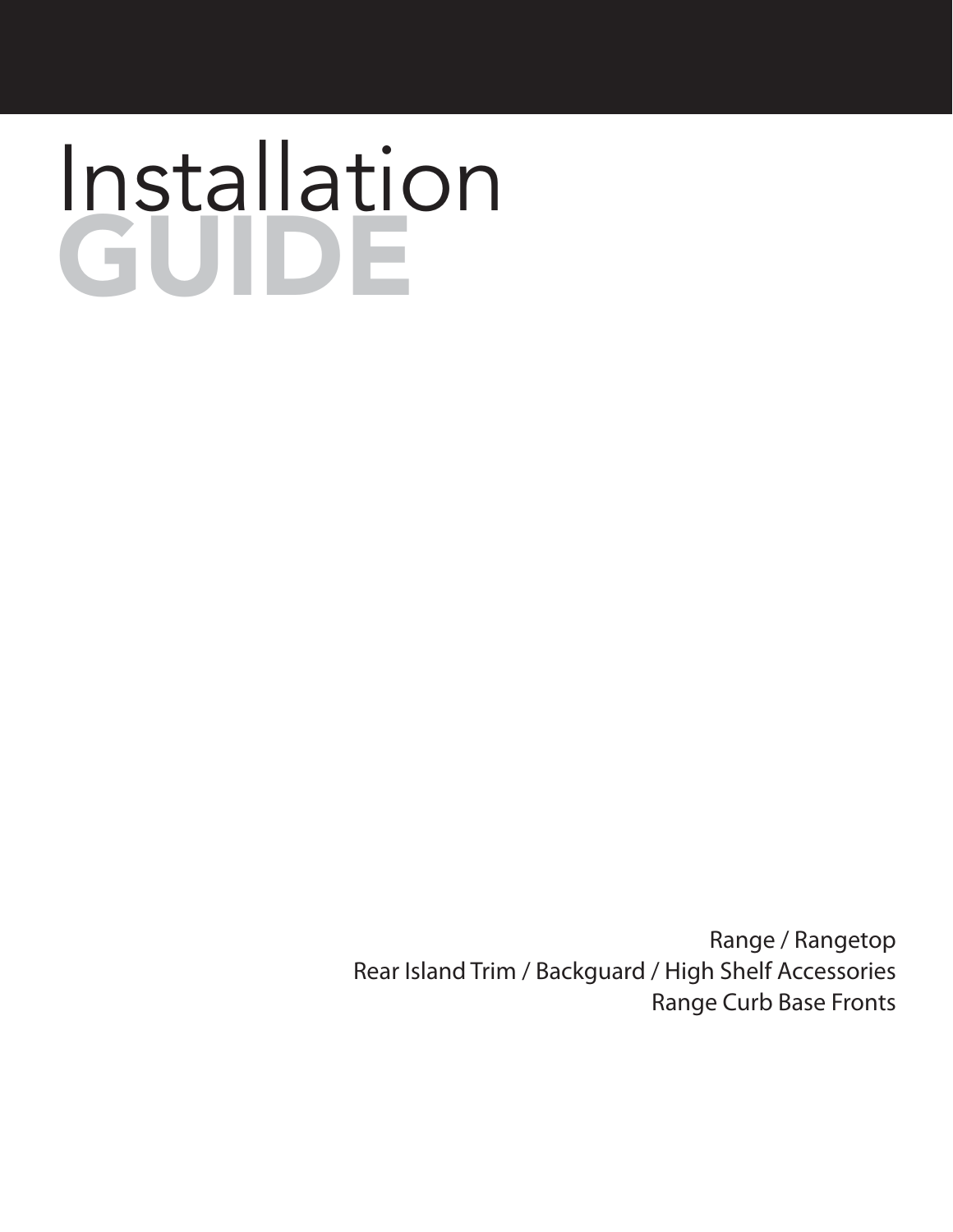| <b>MODELS</b>                                                                  | <b>BACKGUARD</b> | <b>HIGH SHELF</b> | <b>CURB BASE</b> |
|--------------------------------------------------------------------------------|------------------|-------------------|------------------|
| $C/V$ GIC5301<br>C/VGCC530<br>C/VDSC530<br>C/VESC530<br>C/VISC530<br>C/VGRT530 | P30BG8SS         | B304H24SS         | P30CBF4SS<br>N/A |
| C/VGCC536<br>C/VDSC536<br>C/VGRT536                                            | P36BG8SS         | <b>B36HS24SS</b>  | P36CBF4SS<br>N/A |
| C/VGCC548<br>C/VDSC548<br>C/VGRT548                                            | P48BG8SS         | <b>B48HS24SS</b>  | P48CBF4SS<br>N/A |
| C/VGCC560<br>C/VDSC560                                                         | P60BG8SS         | <b>B60HS24SS</b>  | P60CBF4SS        |
| $C/V$ GR530<br>C/VDR530<br><b>C/VRT530</b>                                     | BG8530SS         | HS24530SS         | P30CBF4SS        |
| $C/V$ GR536<br>CVDR536<br><b>C/VRT536</b>                                      | BG8536SS         | HS24536SS         | P36CBF4SS        |
| C/VGR548<br>C/VDR548<br><b>C/VRT546</b>                                        | <b>BG8548SS</b>  | HS24548SS         | P48CBF4SS        |
| <b>C/VGR560</b><br>C/VDR560                                                    | <b>BG8560SS</b>  | <b>HS24560SS</b>  | P60CBF4SS        |
| <b>C/RVER3301</b>                                                              | RD30BG6SS        | N/A               | P30CBR4SS        |
| C/RVGR3301<br><b>C/RVDR3301</b>                                                | RD301BG6SS       | N/A               | P30CBR4SS        |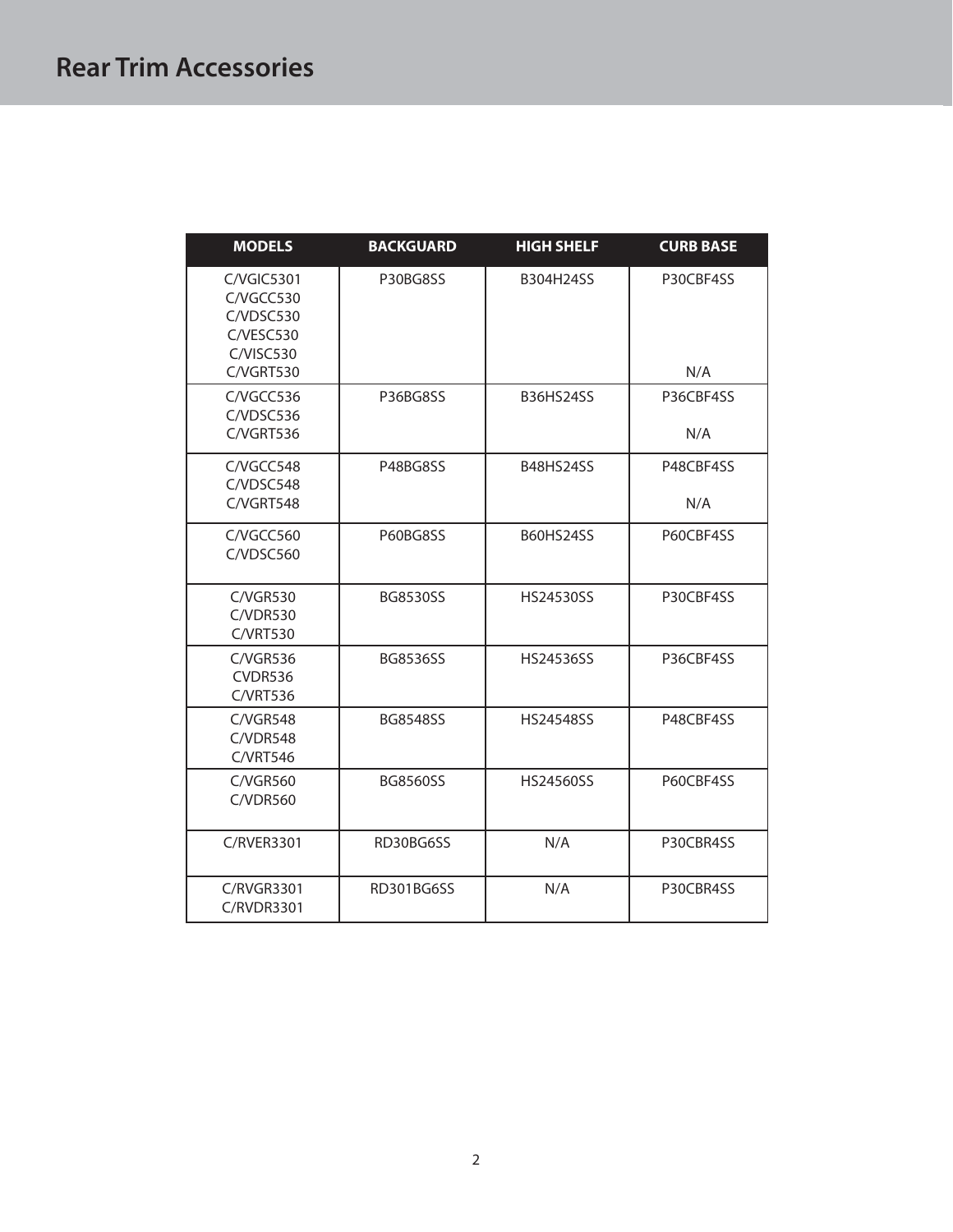All rear trim devices are installed in the same basic way.

## **ATTACHING REAR TRIM (Illustration I)**

Grasp the trim on each end and carefully place in the channels (B) located at each rear corner of the product. Align the screw holes (A) at each end of the trim device with the holes (A) in each rear channel of the product. Secure with the 4 enclosed screws.



Place the top rolled edge (X) over the front lip of the high-shelf back trim and secure with the 4 enclosed screws, two at each end.

## **A WARNING**

To reduce the risk of fire or injury to persons, check to make sure all packaging has been removed from the outside and inside parts of the rear trim device before installing. MAKE SURE ALL CORRUGATED MATERIAL IS REMOVED FROM INSIDE THE HIGH SHELF.

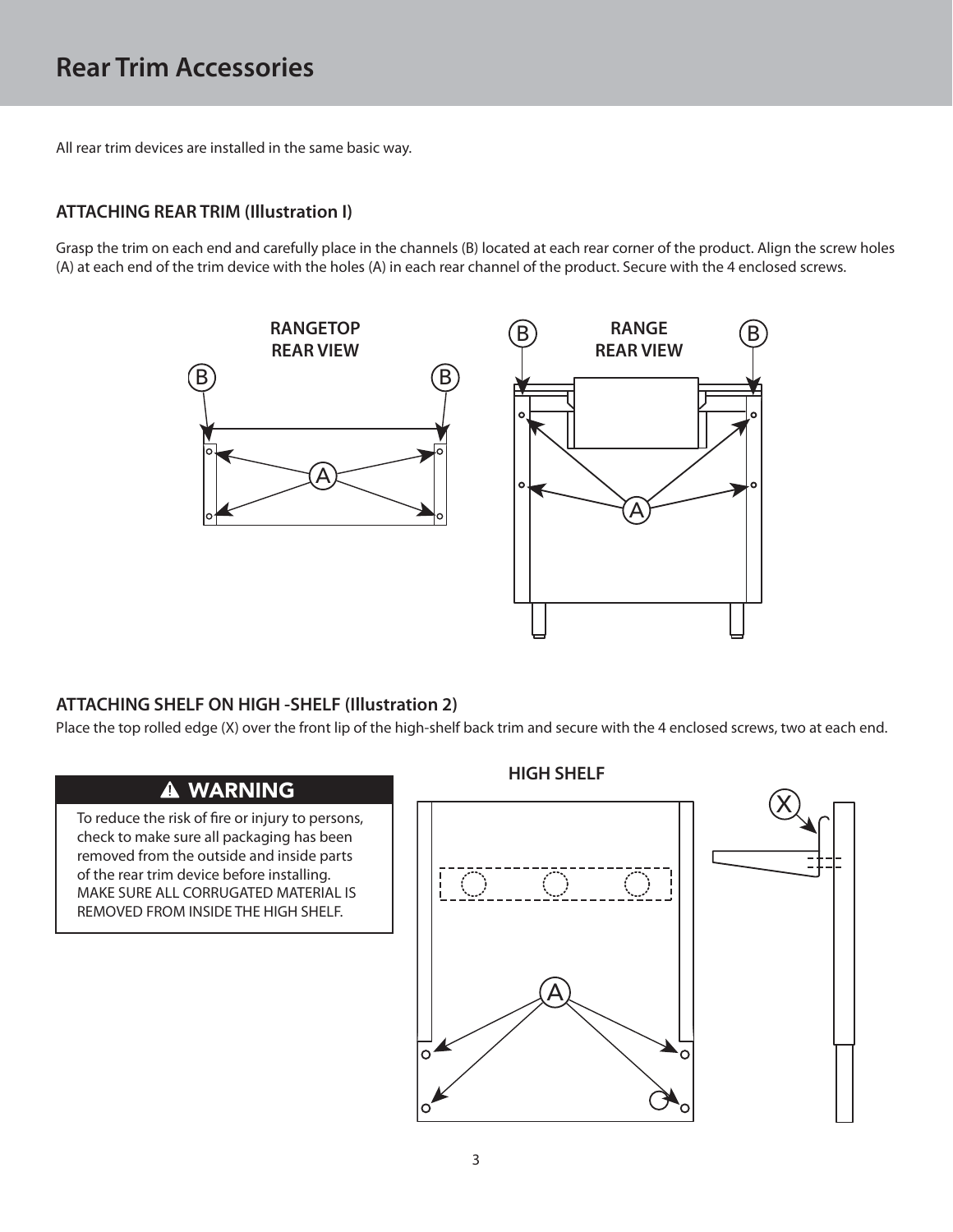## **ATTACHING BACKGUARD (Illustration 3)**

Backguards come equipped with Nylon Spacers (**See Figure 1**), which are needed to space the range off a combustible wall a prescribed safe distance.



*Note: If the back wall is Non-Combustible, these spacers can be removed. (See Figure 2)*





*These spacers can also be removed if used with any of the models\** 

\*If you have one of these models, the spacers are not

required, even if with a combustible wall.

- *listed below:*
- C/VGCC530
- C/VDSC530
- C/VDSC536
- C/VGRT530
- C/VGRT536

C/VGCC560 ranges require that two 1" standoff spacers be attached to the back of the range when using a range with a backguard against a combustible surface. **(See Figure 3)**



Once you determine whether or not your product needs the provided spacers, the backguard is ready to be attached. Simply slide the backguard down onto the rear of the unit behind the spacers and attach using the (4) screws provided.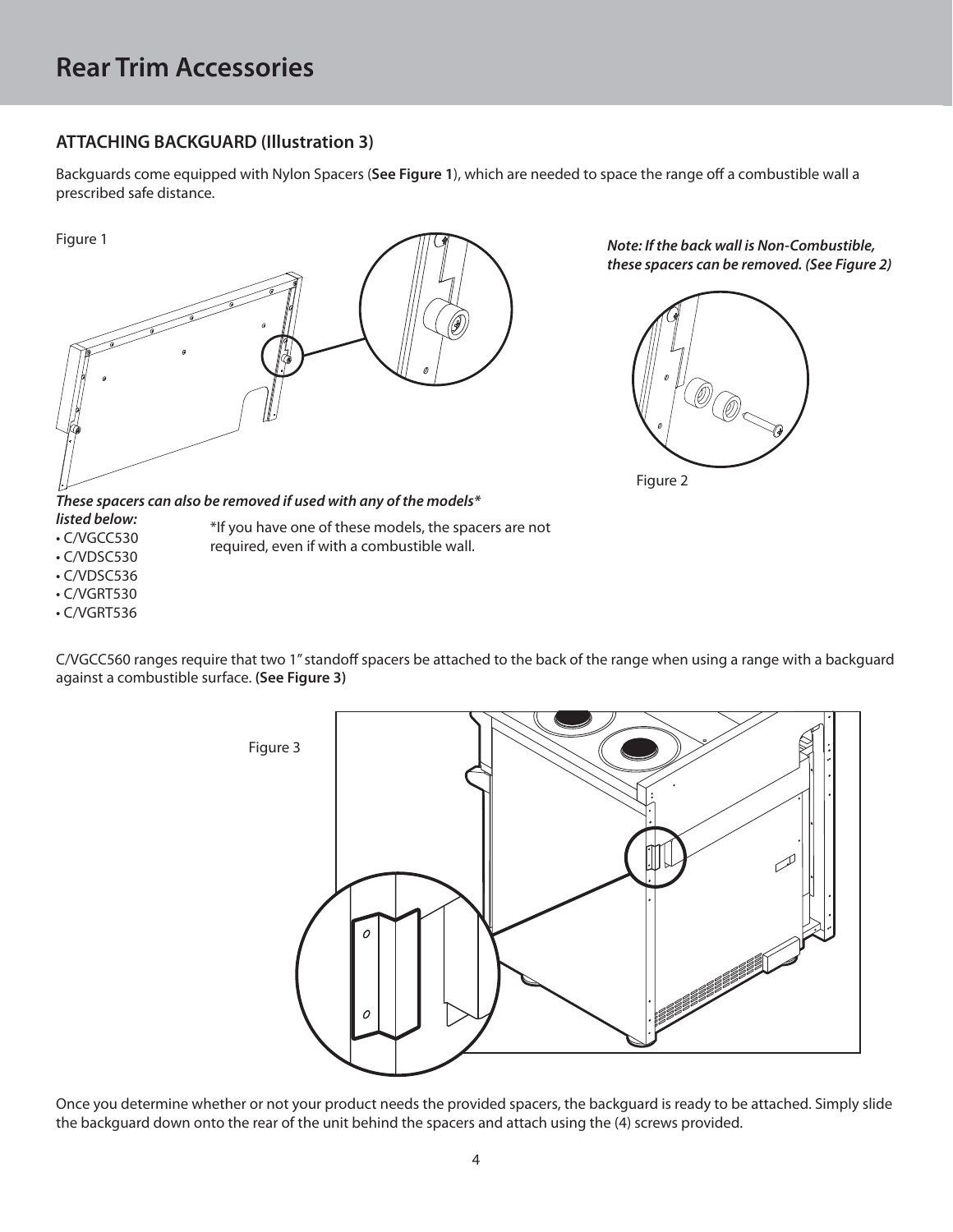### **ATTACHING ISLAND TRIM (Illustration 4)**



<u>IMPORTMINISTS IS NET IN MILLION INCONSTRIMENT IN THE CONSTRIM WITHOUT 6.</u><br>Normal installation for island trim on either a range or rangetop is in an island/peninsula or where there is a minimum clearance of 6"(15.2 cm) to any type of wall at the rear of the unit. Ranges and rangetops with an island trim installation can be installed at zero clearance to the rear wall as long as the wall is non-combustible. The responsibility for ensuring that the rear wall is non-combustible and heat resistant lies with the individual owner and/or end user. Only in those cases where the island trim is installed with 6" (15.2 cm) of minimum clearance to a rear wall, or when a truly non-combustible material is used, will the warranty apply. In no case will Viking Range, LLC accept responsibility for any claims which may result from heat damage against a rear wall, including cosmetic damage. It is the total responsibility of the owner/end user to ensure that the material utilized in such applications is not only non-combustible, but is also truly heat-resistant.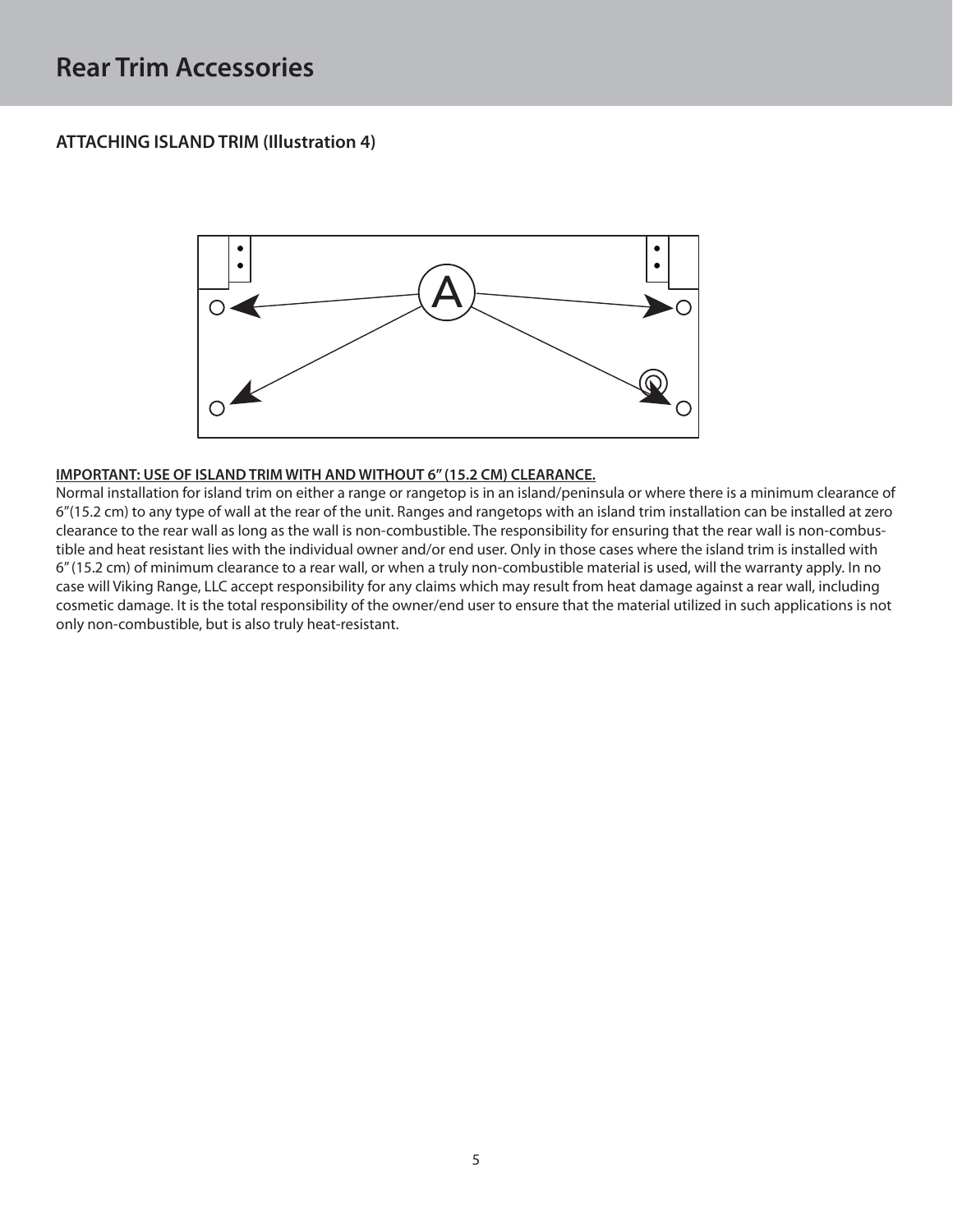### **STANDARD CURB BASE FRONT**

- 1. The standard curb base front (A) is completely assembled.
- 2. Remove the assembly from the carton and simply clip onto the front range legs.
- 3. The assembly is adjustable about 2" (5.1 cm) front to back so that alignment with the cabinet toe front is possible. Loosen brackets on each side, but allow snug fit. Clip assembly onto range legs; determine front to back setting; remove, tighten bolts, and reattach.



## **ALTERNATE CURB BASE VIEW**



*Important Note*: The range must be installed as specified in the range installation guide for proper airflow when using the standard curb base.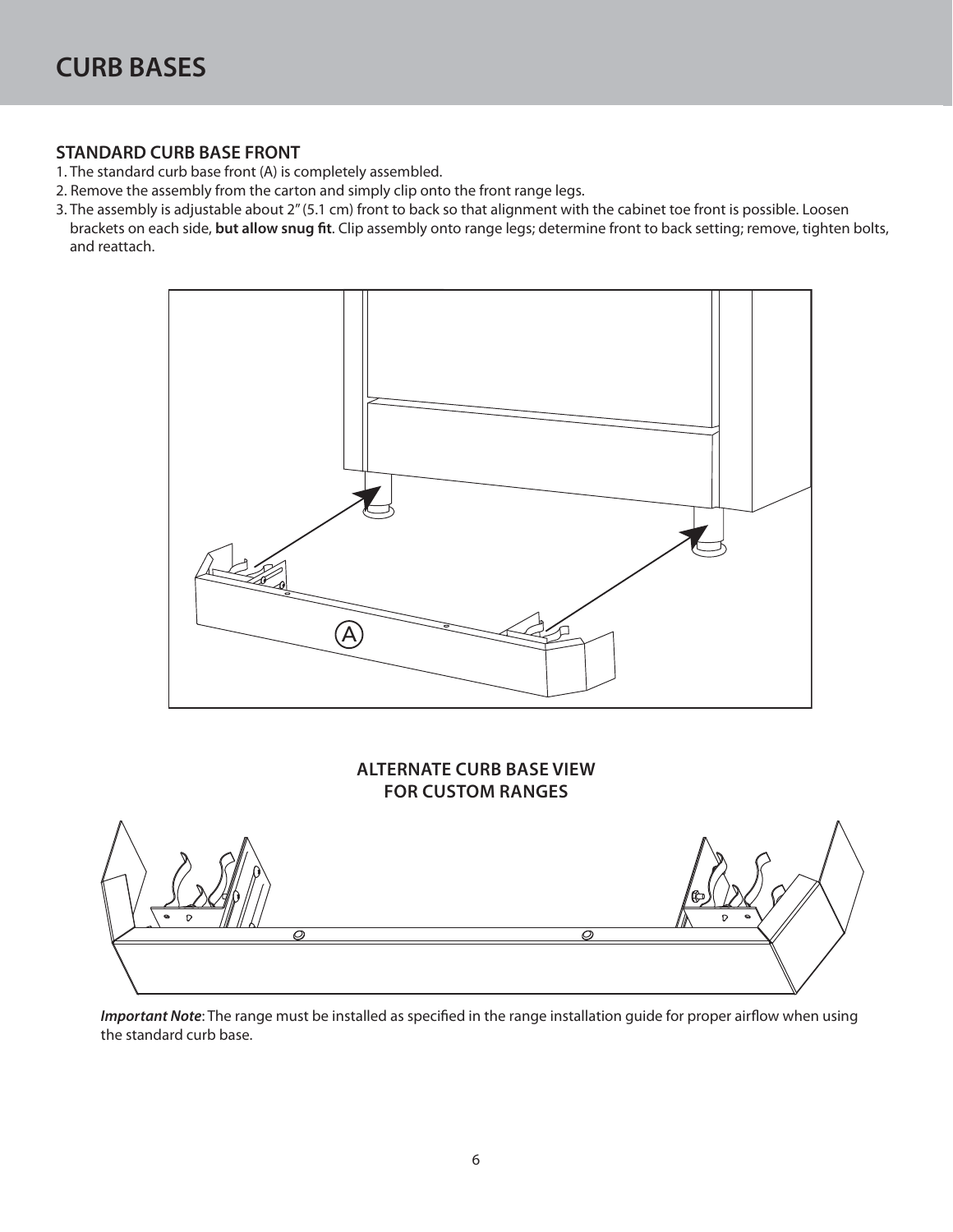- **EUSTOM CURB BASE FROM CURB BASE FROM CURB BASE FROM THE CONTROL**
- 2. Remove the front (A) from the mounting assembly (B).
- 3. Attach locally supplied front (C) to the mounting assembly (B) ad simply clip onto the front range legs.

*Important Note:* The locally supplied front must not be any taller than 3-1/8" (7.9 cm) tall. Fronts taller than 3-1/8" (7.9 cm) could obstruct the airflow.

4. The assembly is adjustable about 2" (5.1 cm) front to back so that alignment with the cabinet toe front is possible. Loosen brackets on each side, but allow snug fit. Clip assembly onto range legs; determine front to back setting; remove, tighten bolts, and reattach.



*Important Note*: The range must be installed as specified in the range installation guide for proper airflow when using the standard curb base.